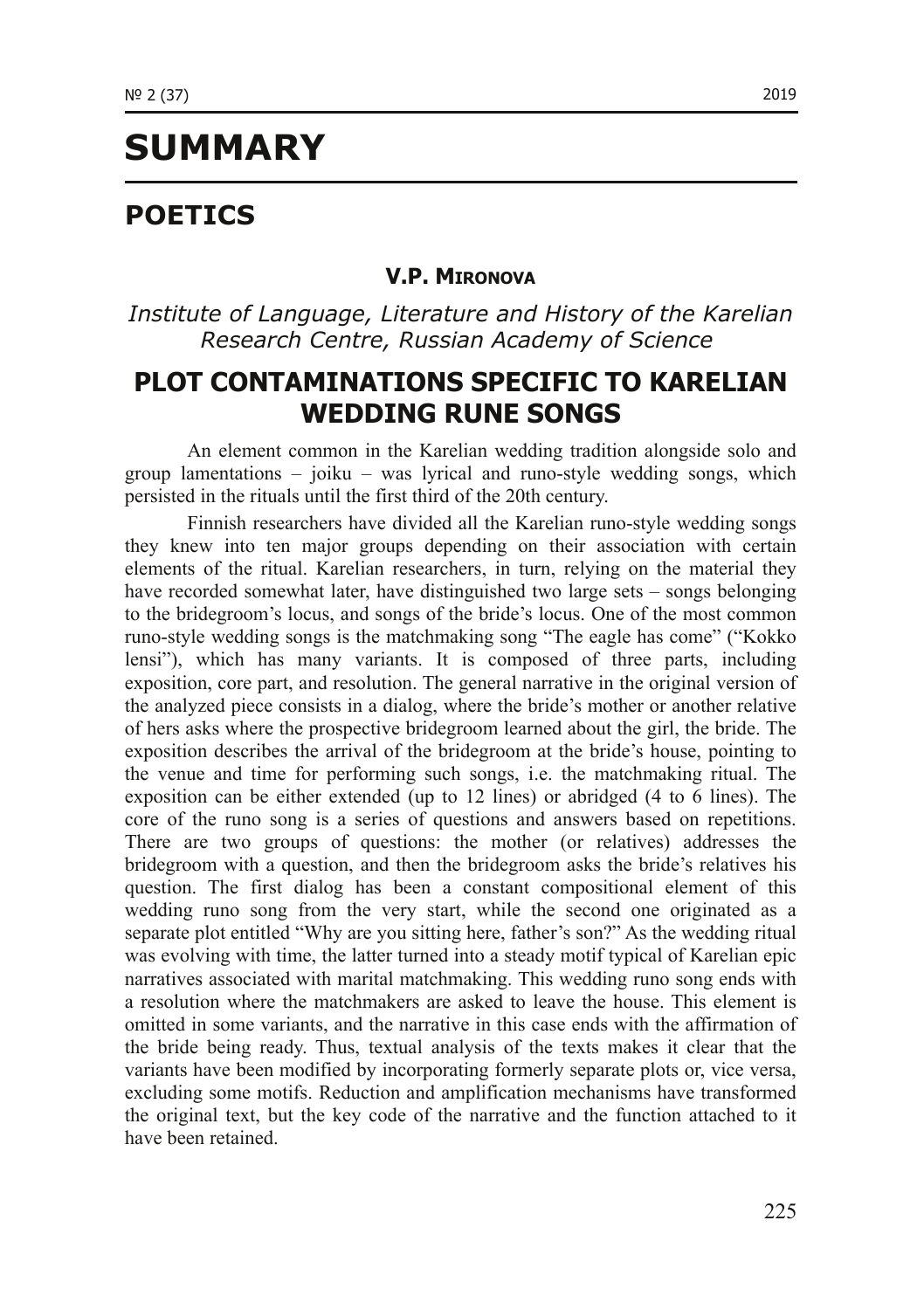#### **E.V. GUSEVA**

*Moscow State University of Psychology & Education*

#### **I.V. KOSILOVA**

*Moscow State University of Psychology & Education*

## **THE PROBLEM OF CODEPENDENT RELATIONS IN DOSTOEVSKY'S NOVEL "POOR FOLK"**

The article touches upon the problem of codependent relations in F.M. Dostoevsky's novel "Poor Folk". The term "codependency" appeared in the late 70s of the 20th century and was originally used to describe people involved in relationships with chemically dependent individuals. Gradually, the understanding of codependency has expanded: today this phenomenon is spoken about to demonstrate the excessive involvement of one person into the problems of another one, which prevent him from building his own harmonious life. A codependent person is one who, on the one hand, allows the behavior of another person to influence his life, and on the other, tries to control this behavior. The sad consequences of codependency can be a loss of individuality and meaning of one's own life, outside the object of attachment.

Various forms of codependency can be found in a variety of works of art, drawing stories from life itself. Plenty of psychological problems, in particular the problem of codependency, gives readers and researchers F. M. Dostoevsky's anthropocentric compositions. For the writer's debut novel, "Poor Folk", the codependency is a key problem, because it helps to understand the conflict of the novel more deeply; to realize why its ending is so tragic.

Many researchers see the origins of the main novel characters drama in the unrequited love of Makar Devushkin to the young Barbara Dobroselova. However, from the point of modern psychology view, the main problem of Devushkin is that his feeling is destructive in nature: he tries to find in Varenka (in the outside world) the meaning of his own life (the inner world) that can never succeed. His natural human sympathy for Varya passes – in the absence of other interests – into an unhealthy attachment, the idee fixe, destroying him. A character who does not have his own spiritual integrity, unsuccessfully tries to fill it with the help of Varya, his "guardian angel". The result of the development of unhealthy, codependent relations is the self-destruction of Devushkin: his alcoholism, his irresponsible attitude to Barbara and to himself. Finally, the characters change roles – Devushkin from an imaginary savior becomes a victim himself, which is a typical development of codependent relations.

The article analyzes the causes of the characters' psychological problems and reveals Makar Devushki's typical patterns of behavior and speech characteristics.

The psychological problem of codependency complements and deepens social problems of the novel. It makes the novel topical today. While social realities change from century to century, the psychological portraits of people who have not found the meaning of their lives are always relevant.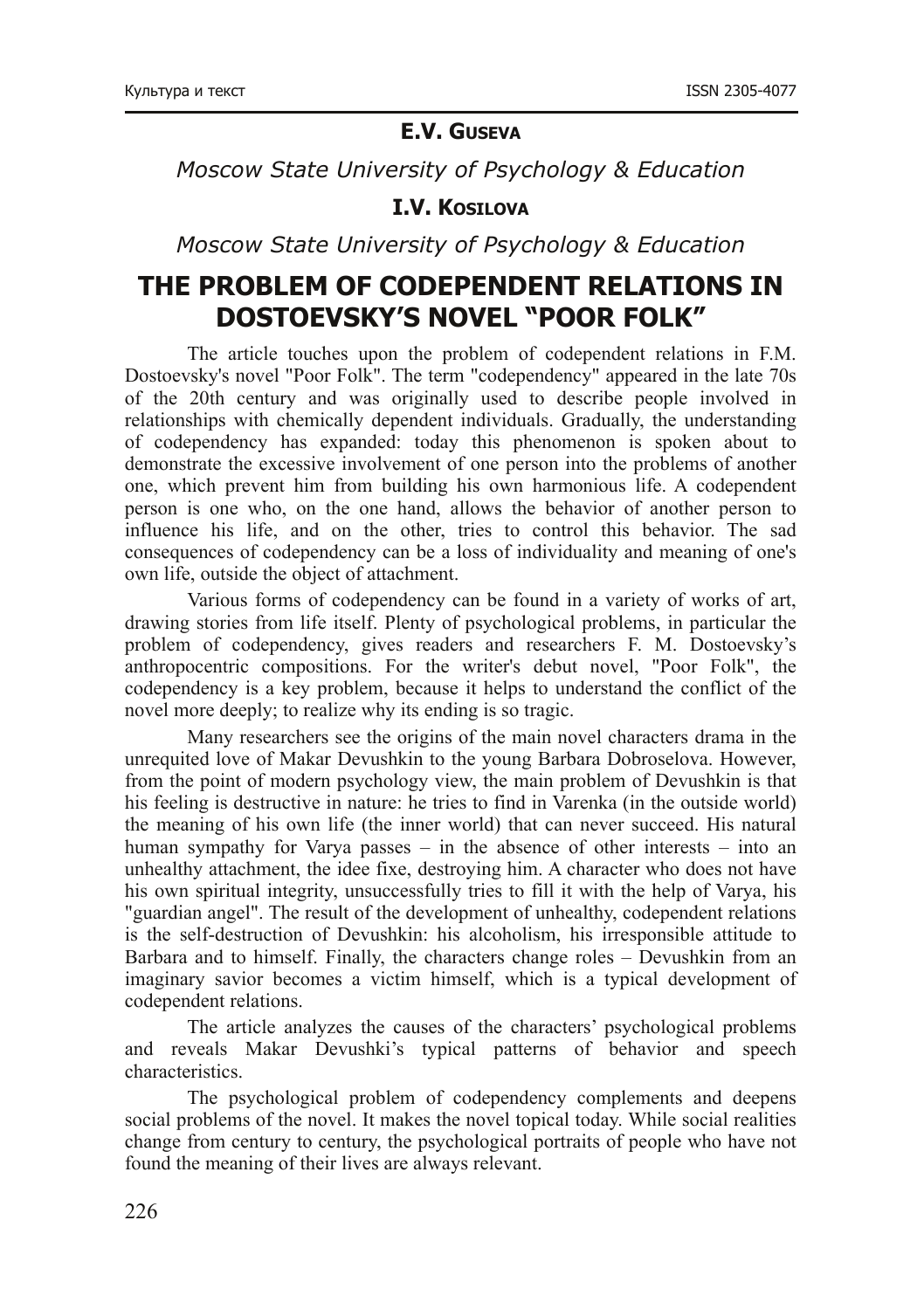#### **E.A. MASOLOVA**

*Novosibirsk State Technical University*

# **SEMANTICS AND FUNCTIONS OF COLOR TERMS IN LEO TOLSTOY'S LATE FICTION**

The article discusses the changes of the author's semantics of color terms derived from such word stems as krasn-, zhelt-, zolot-, zelen-, fiolet- and identifies their functions on the basis of the later fiction by Tolstoy.

In Leo Tolstoy's folk short stories color terms stemmed krasn- are not symbolic. In the 1880s novels by Tolstoy these color terms acquire negative semantics, with the foresight of punishing the man who defied the Word of God. In the finale of "Resurrection" the red color marks the beginning of the character's life according to the commandments of the gospel. In "Hadji Murad" the semantics of red color is negative when Russians are depicted and positive in the description of highlanders. In Tolstoy's novels of 1880s the semantics of color terms stemmed zhelt- is negative, in the "Resurrection" finale it's reassuring and optimistic, and neutral in "Haji-Murad". In "Resurrection" and "Hadji Murad" the semantics of color terms stemmed zolot- is context-dependent and can be both positive and negative: in "Resurrection" the color terms have positive meaning when depicting Easter church service and the hero's contemplating the golden crosses and cupolas of a monastery in the end of the novel. In "Hadji Murad" the same color terms are positive when they are referring to the highlanders' armaments, and negative when portraying ambitious officers. In "Resurrection" the purple has a consecrated meaning, in "Hadji Murad" seeing the unwillingness of many to fulfill the laws of God, Tolstoy depicts the world in tragic lights; the color range to pain the world is reduced, and the color terms lose their symbolic meaning.

In Tolstoy's short folk stories the color range is also limited, color terms have a descriptive function. In Tolstoy's 1880s novels, his negative assessment of human violation of God's commandments is expressed although the color range is restored with occasional author's semantics; color terms performing mostly characterizing function. In most parts of "Resurrection" color terms act in the describing function; Tolstoy believes in the possibility of the coming of the Kingdom of God on earth – in the finale of the novel, all color terms acquire lifeaffirming significance and perform a prospective function. In "Hadji Murad" color terms are mostly descriptive.

In the folk short stories by Tolstoy, his novels of the 1880s, and in "Hadji-Murad" he resorts to "colorful writing", and in "Resurrection" to colorative code with its characterizing and prospective functions of coloration. Variation in Tolstoy's methods for the use of color terms testifies to the writer's keen search of an artistic symbol system that can truly reflect his understanding of the world.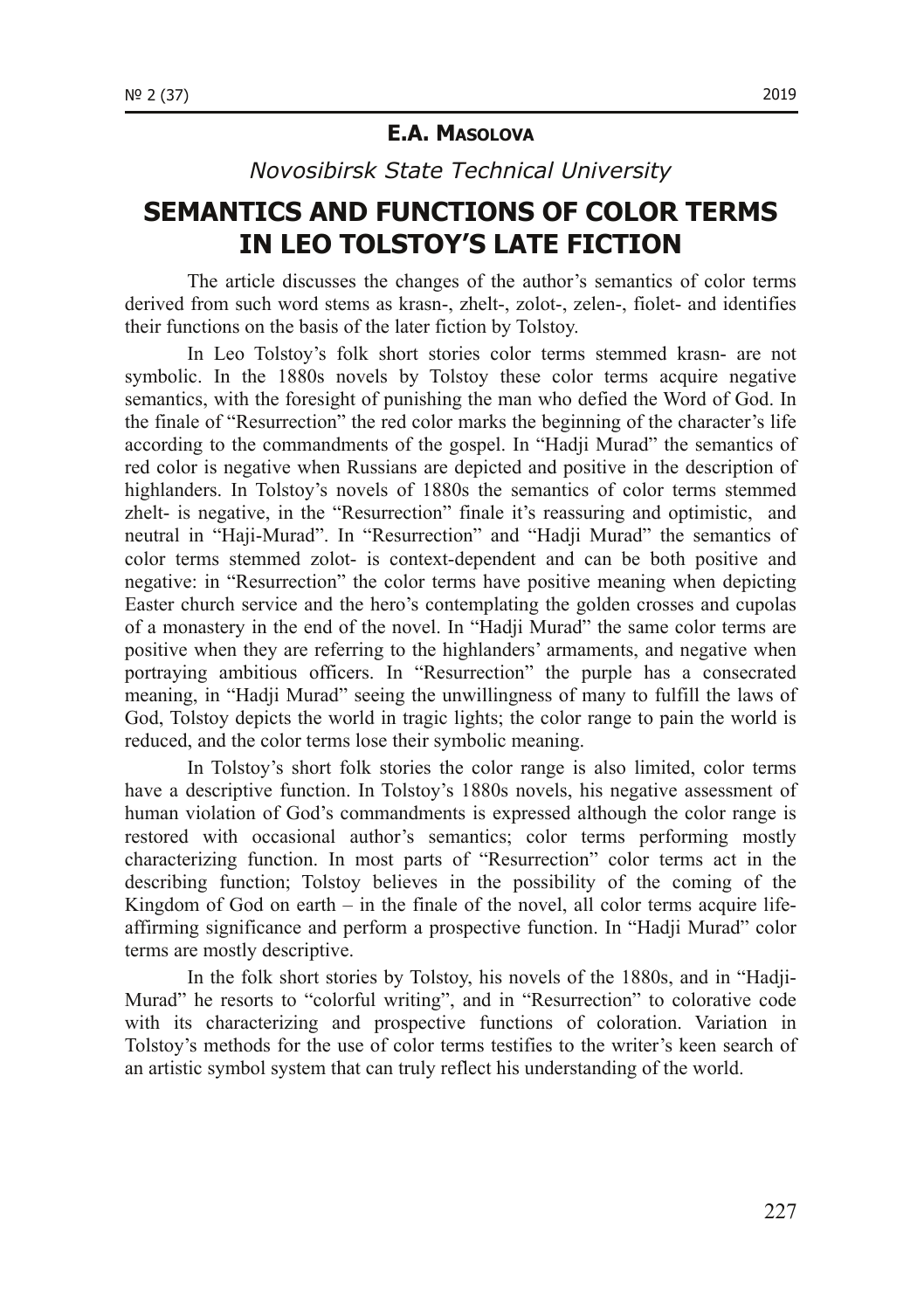#### **G.D. DROBININ**

*Moscow City University (Samara Branch)*

# **«THE POEM OF EPIGRAPHS»: TEXT IN SEARCH OF AN AUTHOR**

Born in 1940, in the same year with J.A. Brodsky, A.L. Khvostenko is a bright figure of Soviet underground literature. Major underground authors, as a rule, create hermetically-sealed poetics. A.L. Khvostenko also starts from the concept of literariness – he argues with this concept on the ideological and formal levels.

The social marginal revolt against the literary tradition is embodied in the poetics of the 1960s "Verpa" poem collection. A number of scientists say that the writer shares antiaesthetic position, however, in our view, it's more appropriate to name it reaestheticization.

An example of this process can be seen in "The Poem of Epigraphs" opening the whole collection and assuming the role of an epigraph; instead of one regular epigraph the author prefixes a whole poem to the collection of his poetry.

The poem starts with an epigraph hard to reduce to a single formula, so it is better to describe its generation mechanics. Just the first line "This poem is Poe!" demonstrates to us the generation technique effected by deconstructing the preceding word. The results of the firstline deconstruction in the text are polysemantic, and the semantics of the first line varies in a broad range of meanings.

So, in the first version of interpretation, the semantics of the first line is reduced to the poet's refusal of his own authorship of the text, which, in general, logically follows from the title of the text. From our point of view, the author marks the contextual nature of the poem.

In another interpretation, the author demonstrates one of his favorite poetic techniques. The poet splits, divides, turns different elements into one another – morphemes, phonemes, separate syllables of words, etc., building intralinguistic logics for the development of meanings. The meanings of the text thus constructed generate themselves, which complements A. L. Khvostenko's rejection of the traditional understanding of authorship.

And the third meaning, which seems possible to detect in this string can be reduced to the fact that the author calls "Poem of Epigraphs" as "The Poem of Beginnings". "Po" in this reading is the epigraph of "Em". The author makes a hint that we will not find completed phrases in the poem, and readers should engage all their resources in projective thinking so as to understand the statement as a whole, to finish it to a logically complete thought.

The poem is divided into two parts. The first is called "Tropics of Love" and, of course, it alludes to the trilogy by G. Miller ("Tropic of Cancer", "Tropic of Capricorn", "Black Spring"). This title is supported by the formula «A<A». The second part of "Twilight of Creativity", the name of which refers to the famous expressionist collection «Twilight of humanity», is accompanied by the inverse formula «A>A».

This mode of working with the genre of the poem makes it impossible to add to the text any ideological message (including cultural), the poet plays with the very tradition of prescribing other people's words before the literary text to give greater importance and significance to the text itself. Bringing to the point of absurdity the method of epigraphic sense generation, the author reveals the «unexpected» depths of this method in the perspective of building a new, marginal aesthetics.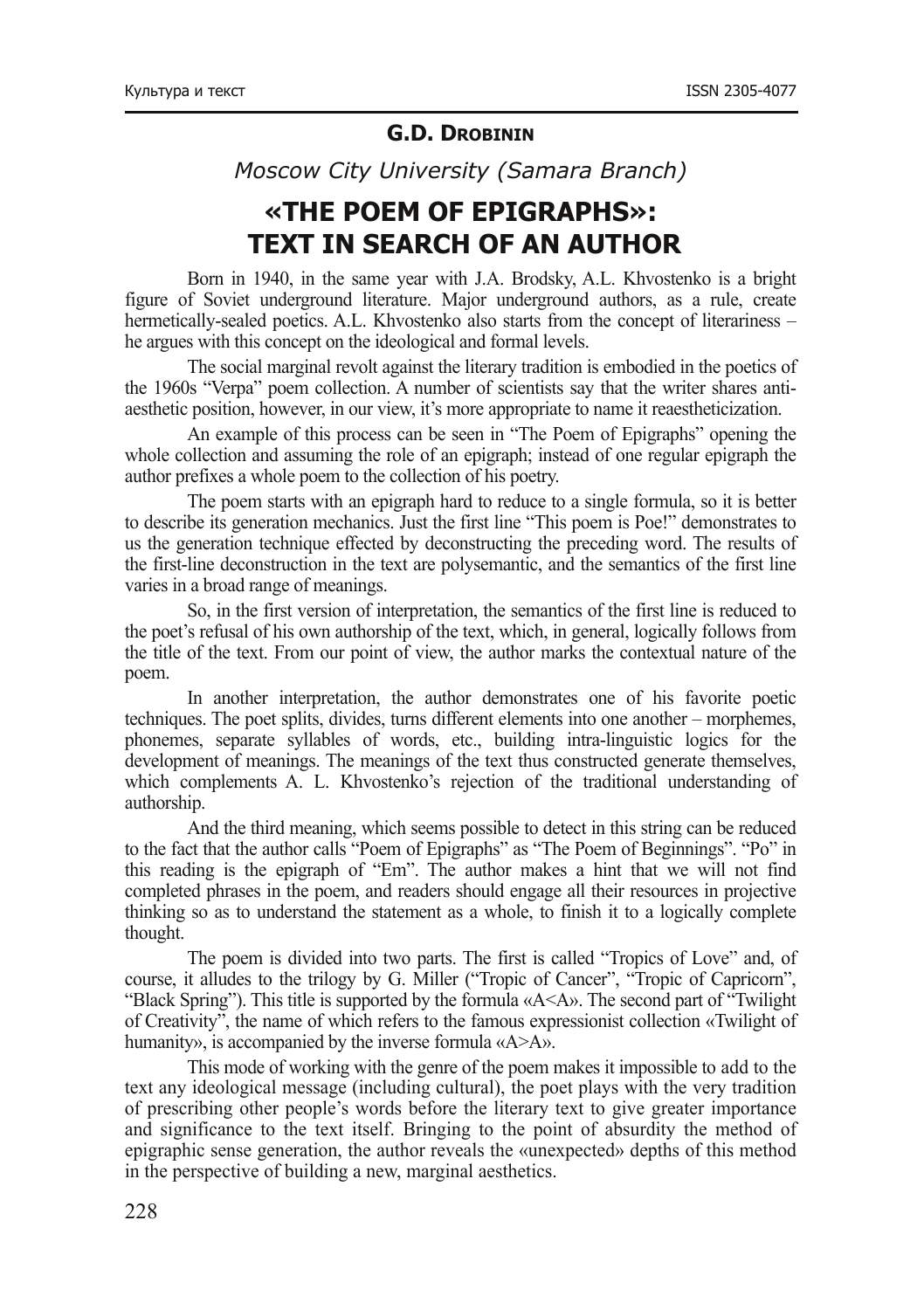## **MYTH AND MIFOPOETIKA**

#### **V. V. MAROSHI**

*Novosibirsk State Pedagogical University*

## **GYPSY BACCHIC MYTH IN RUSSIAN LITERATURE OF THE 19TH CENTURY AND NEO-DIONYSIAN MYTH BY VYACHESLAV IVANOV**

The problem of «Gypsy myth» research in Russian and foreign literary criticism is stated at the beginning of the article. The myth of Gypsies as priestesses of Bacchus appeared in the early XIX century in the dialogue of two poets – in the epistle "To G. R. Derzhavin" by Ivan Dmitriev and in response to it – "Gypsy" dance" by Derzhavin. Its was influenced by two factors: the interest of Russian poets in this period to the mythology of Bacchus and the popularity of the Gypsy choirs in noble class. Unlike Dmitriev, Derzhavin's attention is focused exclusively on the Gypsy girl Bacchante features. A. Pushkin in the epistle "Vsevolozhsky", S. Shevyrev ("Gypsy"), A. Polezhaev ("Gypsy") follow the pattern of Roma women as bacchantes. However, the romantic poem "The Gypsies" by Pushkin became more topical "precedent text" for the new Gypsy myth, including a part of the "acchic" motifs. By the early 1840s, the type of plot that had already been planned by Pushkin finally emerged: the dramatic relations between two passionate lovers – a Russian nobleman and his Gypsy mistress that are unstable, easily turn into a love triangle and finish tragically. The cliché of the future Gypsy plot and poetic topos of "Gypsy romance" includes the loss of a lover or husband, fatal passion, "fiery love", performance of songs, anguish, suffering, tears, "black eyes". By the beginning of the second half of the XIX century, this motif complex was adopted by Russian realistic prose; it means the use of lyrical romantic stereotypes. Therefore, the Gypsy woman Masha by Turgenev and Grousha by Leskov look like "characters-twins".

An indispensable and quite plausible element of the Gypsies' nomadic life since Pushkin's poem appearance has become a constantly burning or smoldering fire. The metaphors of Gypsy passionate love (flame and fire of feelings, expressing themselves in the Gypsies gestures, watching, singing, dancing) are amplified the realistic fire into nomadic life. The motifs of ecstatic passion, the image of Gypsies as "maenads", expressive performance of songs and dances, love madness, the constant presence of the choir, the symbolism of fire and night must attract the attention of Vyacheslav Ivanov as the author of the most convincing literary version of Dionysus's archetype. However, he ignored the lyrical corpus of this myth and paid attention only to Pushkin's «Gypsies» in special article, where the poem was considered as an ancient tragedy. Despite the fact that Ivanov's literary texts on Gypsies motifs and characters are rare and they are far from the traditional Russian poetry, they are still embedded into a complex system it neo-dionysian symbols. This "Gypsy lacuna" in his works is partly filled by the his own translation of the Baudelaire's sonnet "Bohémiens en Voyage" and by the еpistle addressed to Y. Verhovsky "Consolatio ad sodalem".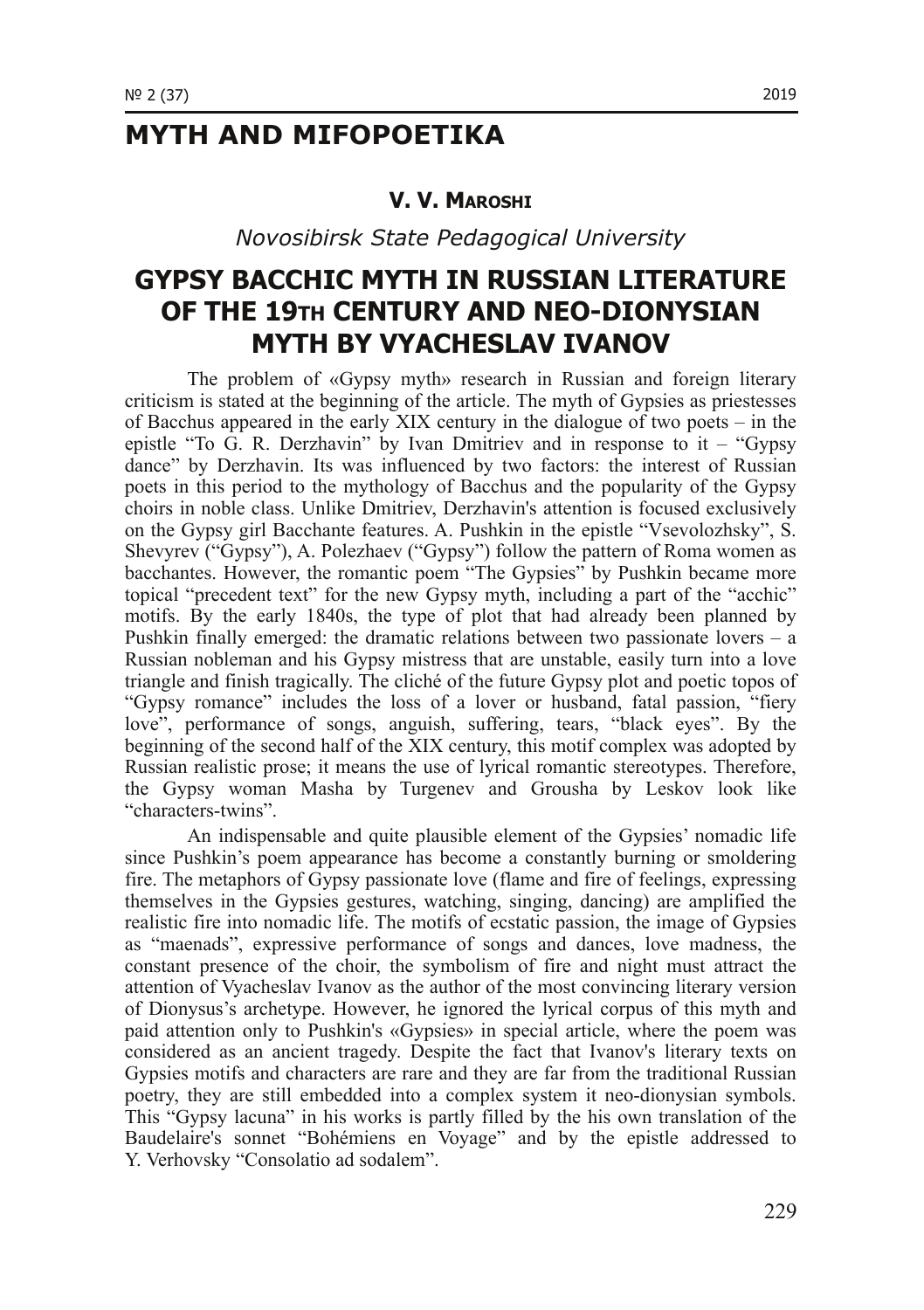### **A.V. EMELINA**

#### *N.I. Lobachevsky State University of Nizhny Novgorod*

## **MYTH AS A BASIS FOR MODELING SOVIET HISTORY IN THE TRILOGY OF SUHBAT AFLATUNI «ADORATION OF THE MAGI»**

The mythologization of history is a common technique used by modern authors when referring to historical subjects. When covering the events of the past, writers often relied not on facts or historical sources, but on those legends, and myths that arose around them, and thereby formed a different, alternative, official interpretation of the past. At the same time, the events of the past are important for them not by themselves, but in connection with the processes that occur in modern society. The past fits into the present, explains it, and when the mythological basis of contemporary events is indicated, a kind of a myth completion myth happens. In the "Adoration of the Magi" trilogy, Suhbat Aflatuni uses such a technique when the logic of myth begins to act between the past and the present. The author's artistic manner is characterized by a similar interference between the past and the present: myth and history in his novels merging create a special reality that helps the author rethink eternal global problems and reevaluate ideas formed the basis for a social state creation.

Suhbat Aflatuni, alongside with biblical history, is based on oriental myths. They are often fictionalized by the author, and their recognizability is due to the fact that archetypes are used in their structure, and are necessary to indicate that the story does not develop spontaneously, but possesses some hidden purpose.

In each of their novels forming the "Adoration of the Magi" trilogy, a particular historical background emerges, which, according to Meletinsky, "gives new meaning to old subjects", for example, the fight against monsters, whose images now merge with the idea of an alien, hostile ethnic environment. A new type of epic thinking opens the way for the wide usage of historical legends by the epics.

The writer also views the movement of history as a global struggle between good and evil.

After analyzing the novels, we can conclude that the historical myth is realized in the "Adoration of the Magi" trilogy by Suhbat Aflatuni at various levels: plot-event, heroic, ideological, symbolic. The reference to the past becomes a reflection form about the processes taking part in the modern society; past does not become an allusion to modernity. The author creates an interpretation of the Russian history events that would allow them to be included into certain hidden, secret processes possessing a sacred nature. Thus, the development of history becomes not only the result of objective processes conditioned by the economy state, the territorial claims of different countries, but also the constant duel between good and evil.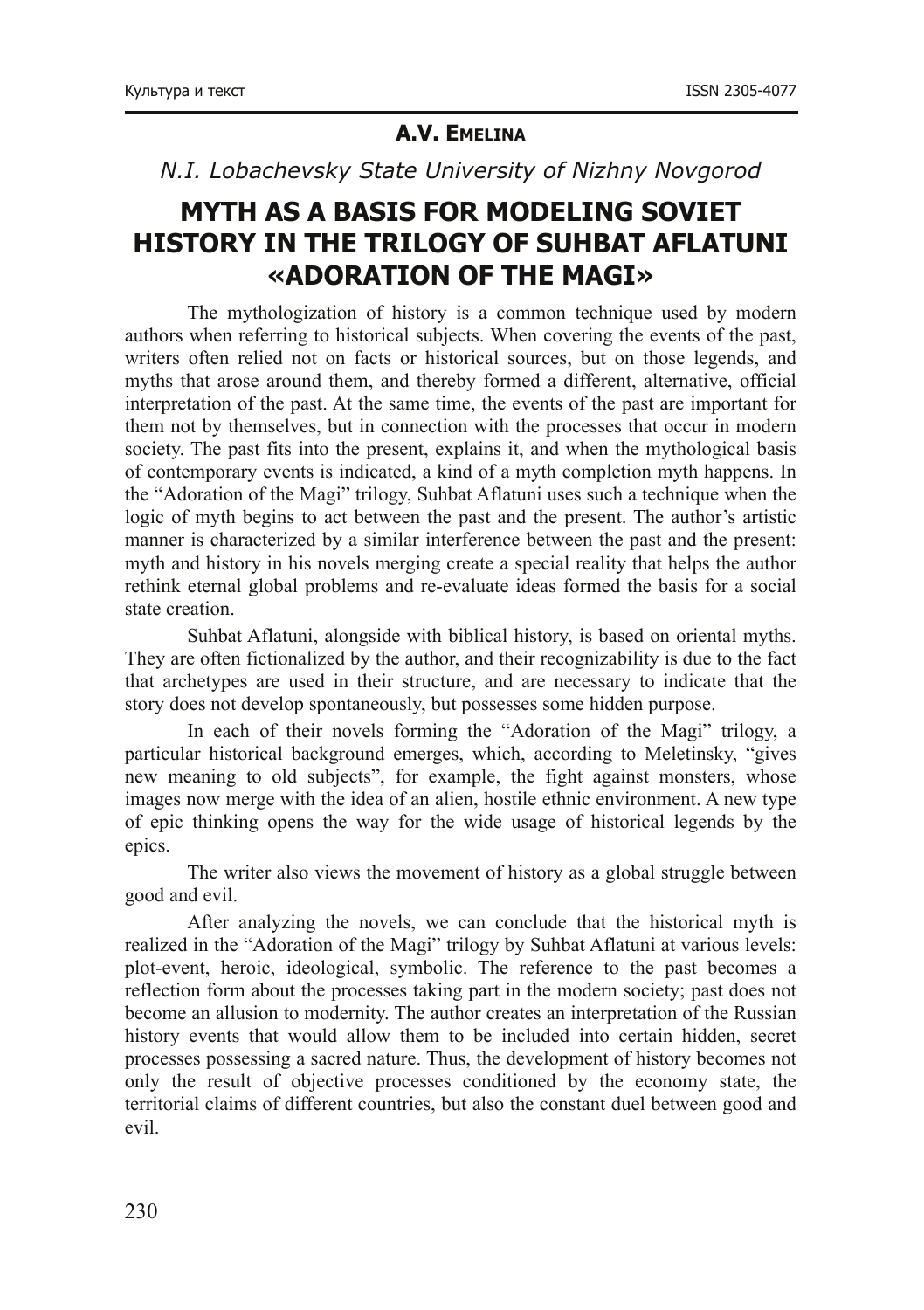# **POETICS OF VISUAL**

#### **I.V. SHESTAKOVA**

*Moskow Academy of Media Industry*

## **IMAGES IN THE POETRY OF I. ZHDANOV**

The article is written in the paradigm proposed by Y. Lotman: art always "speaks many languages". The interdisciplinary approach was used to study the ways of interaction between literature and photography. The subject of the analysis is I. Zhdanov's poems "Portret otsa", "Portret", "Neon", "Vzglyad", "Etot gorod – prosto neudachnyi fotorobot grada na verhah". The research vector is defined by the thesis that the poetics directly or indirectly reflects the modern optics of vision and reproduction of the world. The main thesis of the research is that the poetry directly or indirectly reflects and reproduces the modern perception of the world vision and reproduction.

The relevance of this text type study is defined by the interest to the intersemiotic nature of the literary text, including descriptions of photographs and the shooting process. The problem of ekphrasis, which is considered as an artistic means and as a model of combining photography and poetry, is raised. Ekphrasis (verbal representation of other arts images in a literary work) is a phenomenon that has become particularly widespread in recent decades due to the intermediality of modern literature. Photo ekphrasis is presented as a possibility of photography existence in the literary text and as a source of new meanings creation – a semantic explosion.

An attempt is made to prove the fact that the models of poetry interaction with other arts contribute to the "explosion of meanings". The verbal expression of the visual image is provided with some essential features, characteristics and functions of photography. The major difference between photography images and other types of fine arts is that the former is mainly perceived not as an interpretation of the reality, but as a particle of the reality itself, a fragment of the world.

The echoing of photo images is observed in I. Zhdanov's poetry. The poetics of the photography essence in his poems is connected with the images of the window-lens, mirror, glass, prism, cube. The article states that these motifs reflect the poet's phototelescopic worldview. The images referring to the photo perfectly fit as a key component of I. Zhdanov's poetry. The visual optics tools made him an artist of two art forms: poetry and photography.

The search for the embodiment of poetic ideas by means of the different art form helps to reveal the creative potential of photography discourse in literature.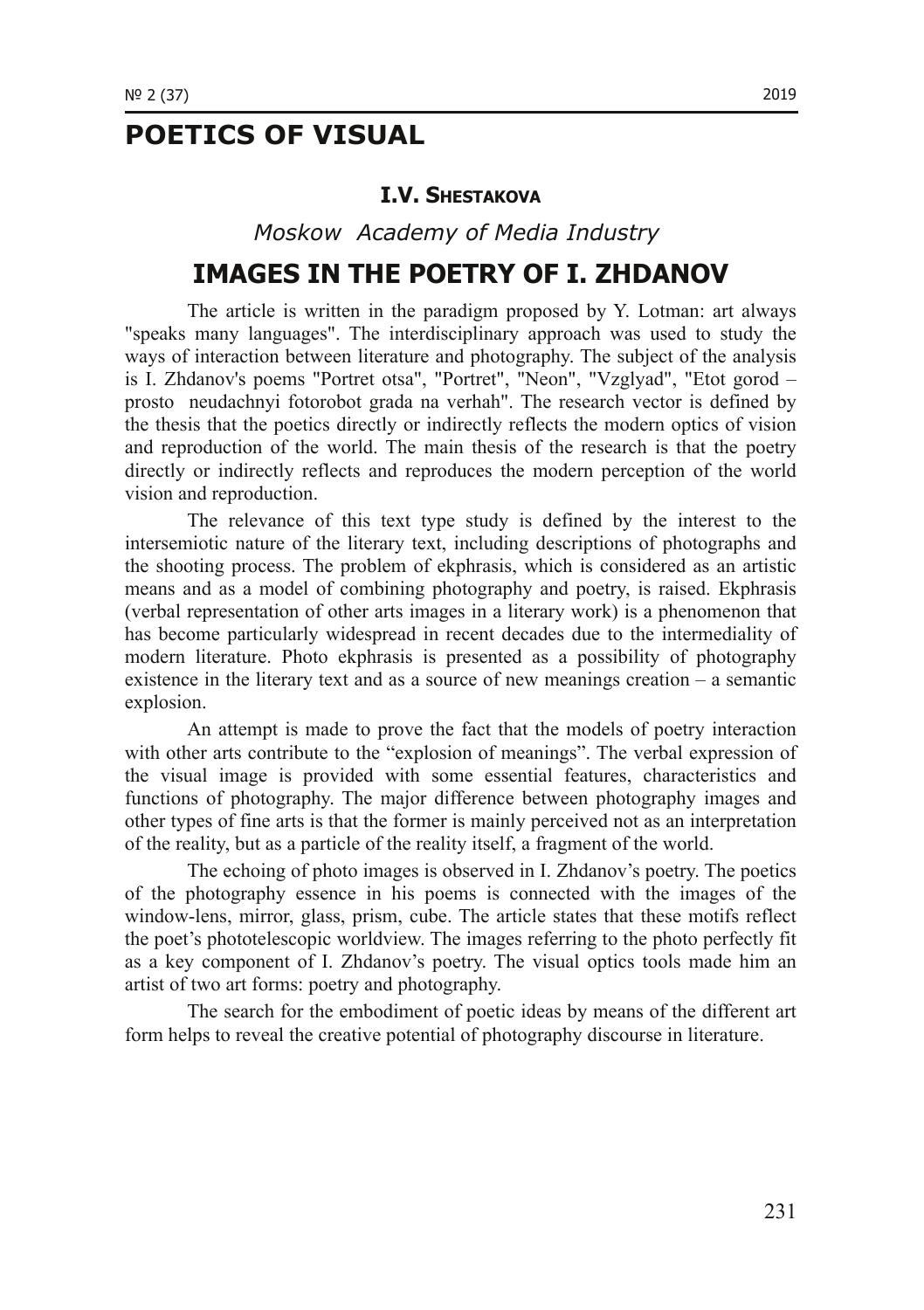#### **Y. Y. DANILENKO**

*Perm State Humanitarian-Pedagogical University,* 

*Candidate of Philology, PhD, Assistant Professor of the Department of Philology. [danilenko.juli@mail.ru](mailto:danilenko.juli@mail.ru)*

#### **V. V. FEDOROV**

*Chelyabinsk State University Candidate of Philology, Associate Professor of the Department of Journalism and Mass Communications, Faculty of Journalism,. vvf-82@mail.ru* 

## **PERFORMATIVE MASKS AND THE PROBLEM OF IDENTITY IN YANIS GRANT'S VIDEO POETRY**

The article discusses the functions of performative masks, rolebased behavior sets of a lyrical hero, in the video poetry of Janis Grants. .It has been stated that the performative masks create the model of otherness, the character's and author's marginality (gender, social, cultural). They serve as elements of the roleplay poetics and embody search for identity. The basis for constructing a verbal component and a video sequence as various semiotic systems with a single semantic field is described. It is concluded that the text visualization allows the author to construct the models of his own identity, experiencing all the features of otherness: from marginality to uniqueness, from foolishness to queer identity.

The article is devoted to the notion of self-identification in Yanis Grant's video poetry, a Ural poet. While analyzing the videos, it is pointed out that the author creates the performative masks making the strategy to show gender and sociocultural nonconformity. The article is based on the videos of two poems by Y. Grants – "Prostyny" and "Moi". It is peculiar to his poetry that he is both an actor and a lyric hero in his videos. He is a part of the world created by him. His video poetry enables him to create his own reality, to show the readers his unique world which is sometimes absurd and strange, and also to present his individuality and even nonconformity. The author himself performs as an actor and a model and uses performative masks creating his own image. The video on the poem "Moi" illustrates this strategy. The video made in 2013 (featuring director A. Krekhov, though the poem was written in 2009). The main motif in the poem is the hero's understanding of nonconformity, strangeness and his searching for identity. The verbal narrative is organized using the method of repetition-piling up, or cumulation of the lyric hero relatives' characteristics (mother, father, grandfather, etc.), which refers to counting, the simplest genres of children literature. The key technique of this poem is naive confession, imitation of the child's inner speech, which is characterized by the use of the simplest logical and syntactic constructions, child intonation (stretching endings). Acceptance of imitation of inner children's speech in the form of a cumulative whole and formed the basis of the poetic film plot. The video is made as the "primitive" overloaded collage: the relatives are shown as famous people doing their everyday household chores. In general, the style of the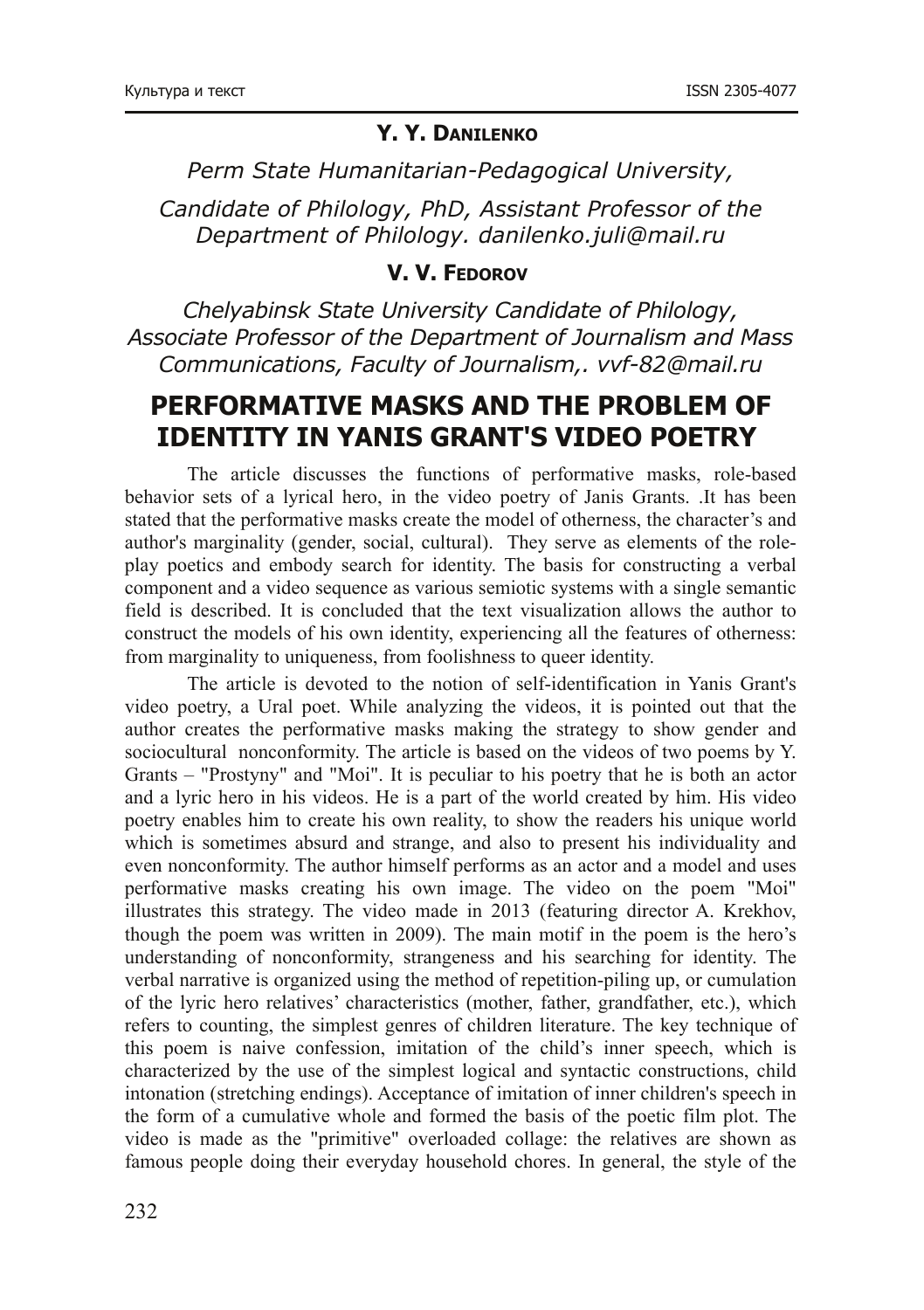clip reflects the aesthetics of J. Grants's neoprimitivism characteristic. Acceptance of imaginative visualization in this case works to create a performative model of otherness, which becomes a sign of the modern poet's distinction, his presence in the controversial mass media culture. It should be noted that the marginality of the lyrical hero is a cross-cutting theme for most texts by Janis Grants. Thus, in the text "Prostyny", intimacy is deliberately articulated as if it were manifested, and the significance and primacy of authentic sensations are asserted. In the video text "Prostyny", corporeality is the embodiment of the human relationships authenticity based on pain and tenderness at the same time. The hero, violating the ban, makes his own choice - he recognizes the authenticity of the feelings, finds himself and articulates his own queer-identity, as if through an act of initiation.

It is concluded that Yanis Grant's figurative methods used in his video poetry are an organic replenishment of the poet's arsenal, which will probably become his permanent toolbox, expanding the possibilities of poetic language. Visualization of the text allows the author to construct models of his own identity, losing all the manifestations of otherness: from marginality to uniqueness, from holy foolishness to queer identity. Thus, the video poetry by J. Grants forms the image of the author, mythologizing him, making him a prominent figure in culture.

## **ESTATE I "FARMSTEAD TEXT"**

#### **M.V. STROGANOV**

*Russian State University. A.N. Kosygin (Technology. Design. Art) Institute of World Literature. A.M. Gorky RAS*

## **YASNAYA POLYANA AND FERNET**

Since the end of the nineteenth century to this date, Voltaire's estate of Ferney and Leo Tolstoy's Yasnaya Polyana have been compared, by both professional historians of culture and private travelers, as places of literary pilgrimage. Striving to conquer the mass reader, writers inevitably provoke a situation peculiar to mass culture, and the act of worship, even if it does not replace the act of reading, becomes more significant than the reading itself. However, Tolstoy's resentment against those visits contradict his own desire to be not only a writer, but also a life teacher. Therefore, literary facts should not be separated from everyday ones. Outside an everyday context, many texts lose their significance of literary facts.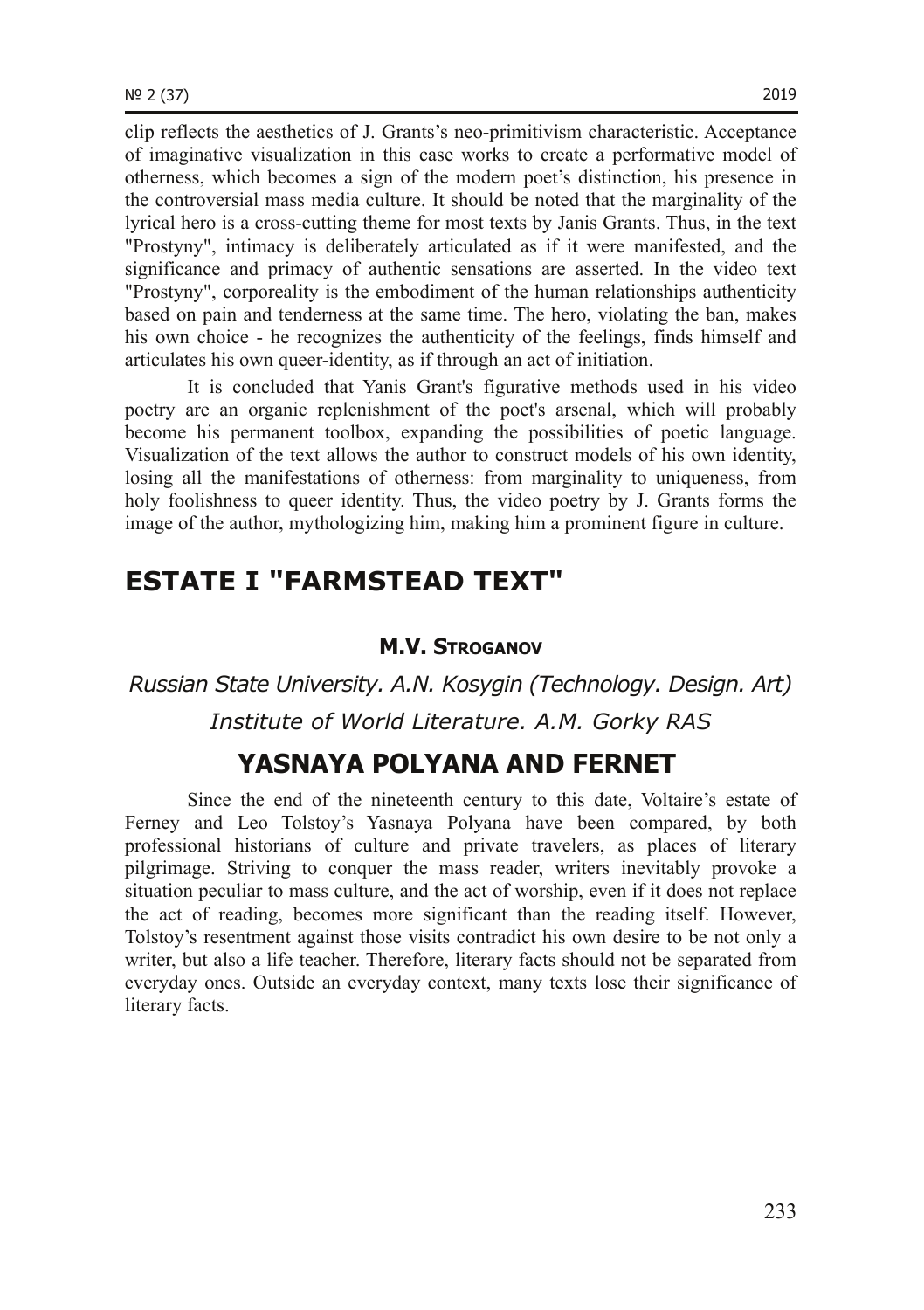# **OVER LINES OF ONE WORK**

#### **S.V. SAVINKOV**

*Voronezh State Pedagogical University Voronezh State University*

### **E.V. SOKOLOVA**

*Voronezh State Pedagogical University*

# **SEMIOTICS AS A TOOL FOR ANALYSIS OF LITERARY TEXT: "LIGHT BREATHING" BY I.А. BUNIN**

The article offers an analysis of Bunin's famous work, taking into account the multidimensionality of its semiotic structure  $-$  lexico-semantic, figurative, narrative and compositional.

The elusive sense in Bunin's text to a great extant owes its appearance to the complex nature of its semiotic 'behavior' at the intersections of different levels and plans. One of the peculiarities of this behavior is the readiness of "obvious" semantic oppositions («light» – «hard», «artificial» – «natural», «childlike» – «female») to attract complexes of meanings with different semantic etiology. Thus, for example, «light breathing» found in Olya Meshcherskaya reveals, figuratively speaking, both a book origin, and one that is related to natural essence. As a 'bookish' one, it is associated with «light» and «hardly noticeable»; as «natural» – with «impulsively unbalanced» and «windy» (literally) or «fickle» (figuratively). Bookish light breathing is associated with «artificial» and «dead», while natural breathing – with «natural» and «alive». At the same time, the same value can become a connotate of completely opposite associations. For example, in one case, «shining» may be associated by Bunin with artificial (shining parquet in the office of the boss), and in the other – with natural (clear shine of the heroine's eyes). The state of being, when it seems that the same thing – «light», «shining», «cold» – may have different associative meanings, and ultimately will turn out a disastrous promiscuity for Olya Mescherskaya.

From methodological point of view, an important factor in the analysis of Bunin's text was the understanding that each of its key words was aimed at the fullscale realization of its polysemantic potential in the narrative plan of the novel. Undoubtedly, all the diverse meanings of «light» vs. «heavy», «natural» vs. «artificial», etc. are manifested in the mental history of Olya Meshcherskaya's death.

The «Light Breathing» narrative device itself has a two-part structure, which is defined by two search objects. The first object is determined by the desire to become a woman, and the starting point for «constructing» the second becomes a phrase from the final part of the diary. However, it seems that the event leading to the transformation can also be discussed in connection with the episode in Bunin's novella, which refers to the call of Olya Mescherskaya to her lady-boss. A symbolic language of this episode speaks of a turning point in «Light Breathing» – a stop, which has a crucial meaning for Olya Meshcherskaya, who is in constant motion.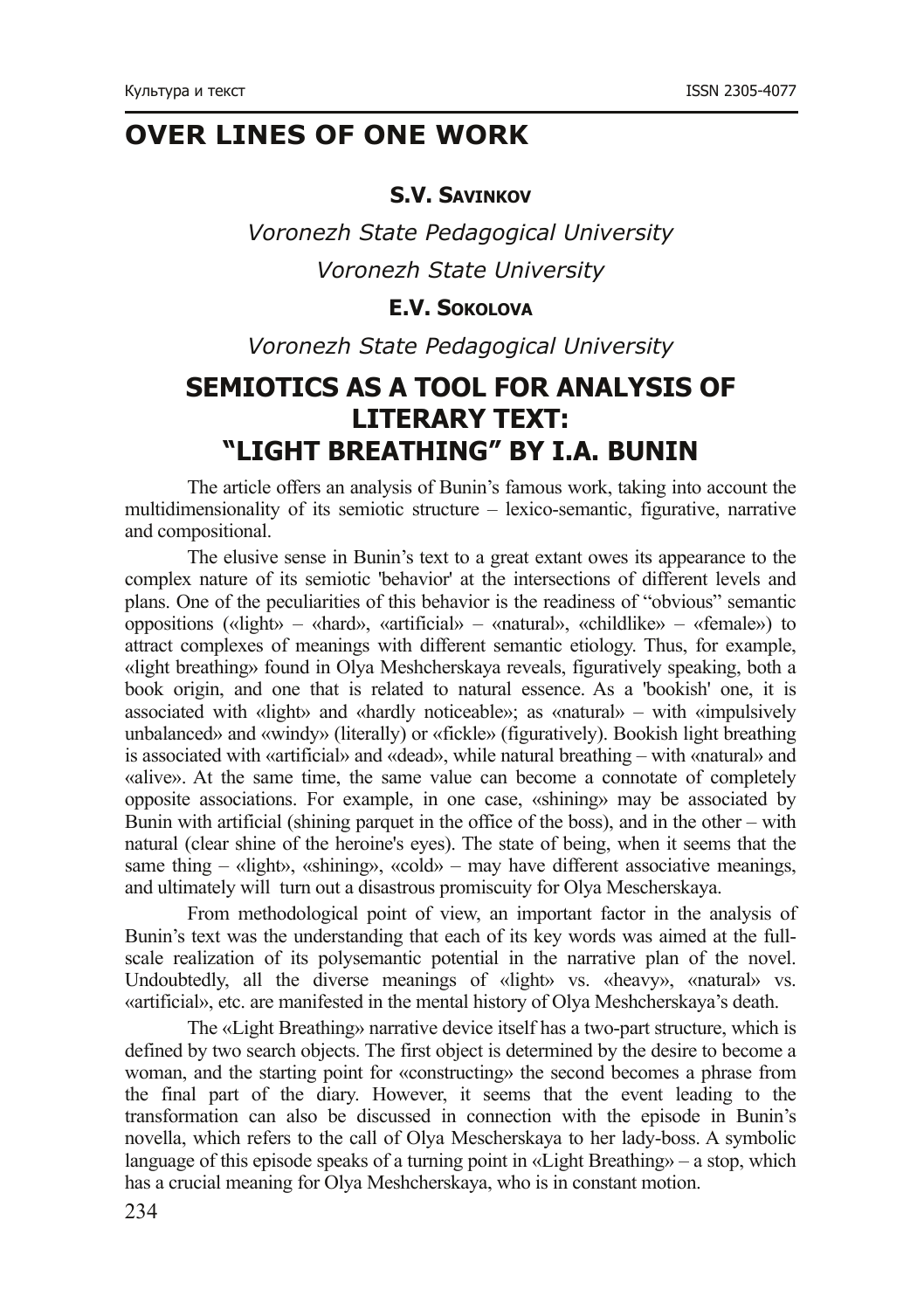## **NEW FORMAT**

*Tyumen State University* **A.O. DROZDOVA** *Tyumen State University* **V.V. PETROV** *Tyumen State University*

**N.A. ROGACHEVA**

## **ALGORITHMS OF INTERPRETATION OF DOSTOEVSKY'S NOVEL CRIME AND PUNISHMENT IN RUSSIAN-SPEAKING AND ENGLISH-SPEAKING FICWRITERS' COMMUNITIES**

Russian classical literature is actively converted not only by professional writers, but also by "active readers" (ficwriters) who publish their amateur works (fanfics) on the Internet. The practice of readers' transformations of popular texts (fanfiction) involves changing the original source preserving its stable and recognizable elements, as well as discussing the original work and its adaptation by other members of the fan community.

The corporus of fanfiction based on F.M. Dostoevsky's Crime and Punishment is one of the largest corpora in the Internet community of the Russian literature readers.

The objective of the present article is to determine the forms of the novel Crime and Punishment interpretation in the Russian-speaking and English-speaking ficwriters' communities. In order to determine the patterns of the novel transformation, we use a comparative analysis of the motifs and images in the original source and its readers' adaptations. The mechanisms of Dostoevsky's novel interpretation influenced by the national cultural tradition are distinguished.

The main technique of transforming the original source in English-speaking communities is genre formulas usage of mass literature: detective story, romance and gothic novel (horror literature), and travelogue. English-speaking ficwriters pay attention to the characters' ideology of actions: the ideological speech of Dostoevsky's characters interpreted by ficwriters as an act. English-speaking readers perceive the novel Crime and Punishment as a text of European classics. If Russian-speaking ficwriters reproduce the carnival images of the novel, the English-speaking ficwriters, in their turn, explicate a connection of Dostoevsky's novel with the didactic literature.

Russian-speaking readers compare Dostoevsky's novel with the other Russian classical works (more recent Dostoevsky's works, Yesenin's poems, Gogol's and Lermontov's novels etc.). They experiment with folklore images of the original source and mythologize Dostoevsky's style itself. For Russian-speaking readers, the characters of the novel and the reader himself, playing a game with "a school program" work, are participants of street theatrical performance.

Therefore, the transformation of the classical text in fan communities is a creative experiment with the original source and a form of the classical literature amateur research. Ficwrtiers perceive the novel Crime and Punishment as a text that is open for a dialogical utterance creation in the context of a different culture.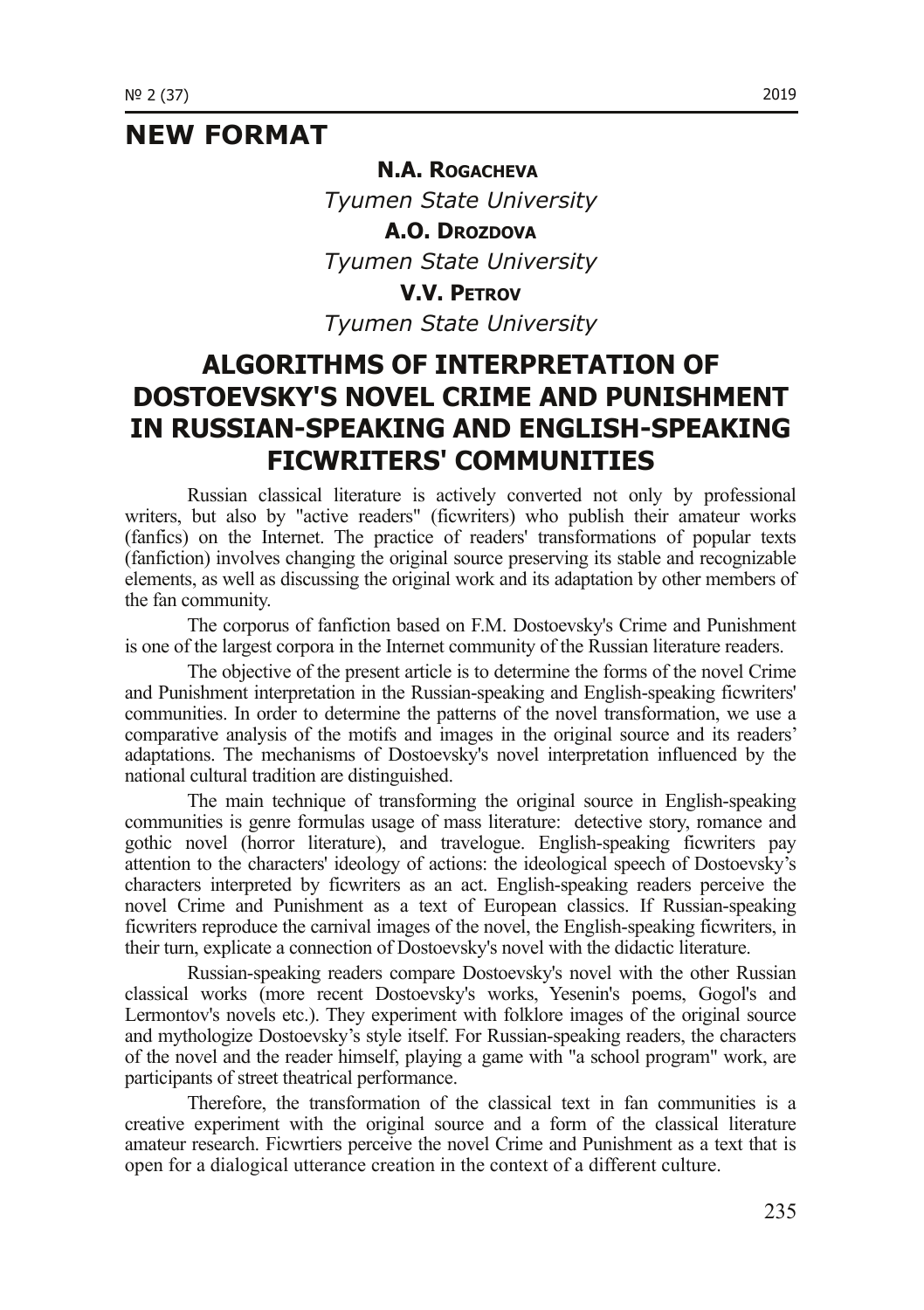#### **M.A. CHERNYAK**

*Herzen State Pedagogical University of Russia*

#### **O. PESHKOVA**

*Herzen State Pedagogical University of Russia*

## **TRANSFORMATION OF AUTHOR'S AND READER'S SUBJECTIVITY IN CREATIVE ENVIRONMENT OF DIGITAL MEDIUM**

The article "Transformation of Author's and Reader's subjectivity in Creative Environment of Digital Medium" is written by M. A. Chernyak and O. Peshkova in 2019 and is devoted to analyzing the transformation of the authorreader relations in modern literature under the influence of media and the Internet.

The newest literature was beyond printing editions already some time ago, which was caused by the writers' enhanced activity in the use of the Internet. Today, literature allows of washing out the barriers between oral and written communication channels, which is why literary communication drifts towards becoming communication within subculture thus reproducing a trend in mass media development. So, artistic communication of a different way is in the making, new subject-to-subject relations of "reader-writer" type are established not only within the literary domain, but also beyond its limits.

In the Internet communication is "live" due to a writer's capacity for communicating with readers directly online by means of texting messages in social media and by uploading comments, that documents the changed character of interpersonal subject-to-subject relations under the influence of the Internet environment. One has now witnessed the process of overt emergence of literary texts in social media and blogs: authors prepublish chapters and fragments from their yet unpublished books, sketches of would-be novels, etc. This lets reader become witness of fiction writing and also participate in literary process.

The examples given in the article from the Internet records of modern Russian writers prove that the previously closed creative space of an author becomes open, and the writer's personality in the Internet environment becomes less private and implicit. One of the main reasons why writers invite their readers in the process of literary creation is the search for new ideas and material, including language.

Each piece of writing has a certain perceptional potential – it is the readers' assessment, their response to the text, on which the life of the book is dependable. An enterprising creative activity of writers in social media is also rooted in their desire to find their fan readers, to get them interested in the writers' creative work.

The examples discussed in the article demonstrate that the electronic media space is a unique creative platform, providing the writer with a number of ways not only to produce a text, but also to discover readers' expectations. The authors of the article claim that contemporary literary text acquires new forms and the literature takes a step beyond the scope of classical textual criticism.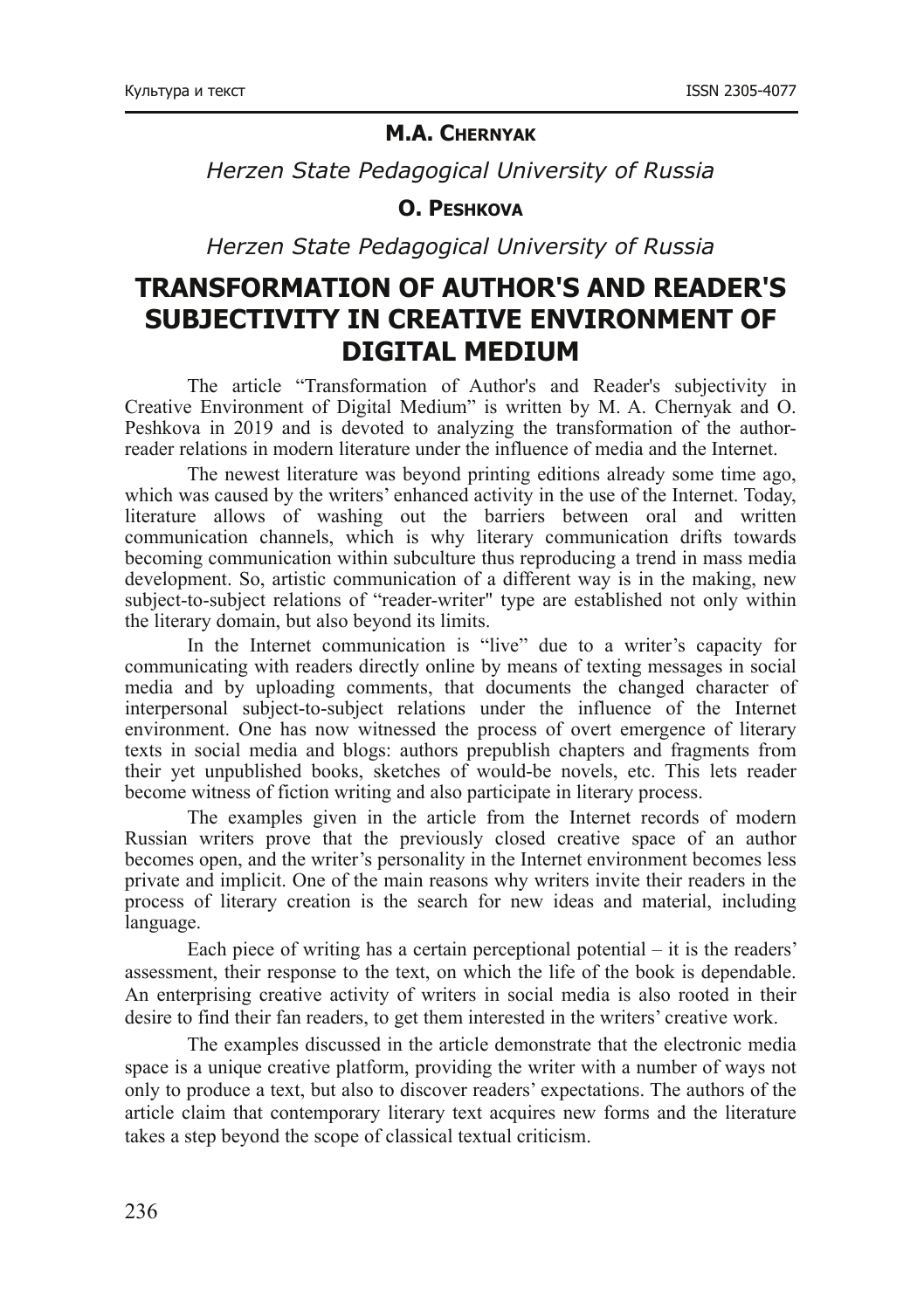# **LITERARY ANNIVERSARIES TO THE 220 ANNIVERSARY SINCE THE BIRTH OF A.S. PUSHKIN**

#### **I. A. POLYAKOV**

*Irkutsk State University*

## **SOME PECULIARITIES OF IMPERSONATION OF THE MAIN CHARACTERS FROM A. PUSHKIN'S NOVEL IN VERSE "EUGENE ONEGIN" IN P. TCHAIKOVSKY'S OPERA LIBRETTO**

The article discusses the features of the embodiment of the main characters from the verse novel "Eugene Onegin" by A. Pushkin into same opera libretto by P. Tchaikovsky. In the article, the differences between literary and opera characters are disclosed.

The collective character of Tatiana Larina, created by the writer in the 1820s, owned the features typical of that period of development of Russian society, including such as dreaminess, romance, sad thoughtfulness, etc.

The Tatiana embodied by P. I. Tchaikovsky in the opera in late 1870's. almost 50 years after the publication of the novel, inherited some features of her literary prototype, but had also some peculiar characteristics rooted in the composer's: the desire for an energetic and active life, mature and conscious view on family relationships, understanding of her equality and independence (as compared to the literary Tatiana who married General N against her will remaining in high society and seems to be a victim of circumstances, the heroine of the opera gives the impression of a person quite in her place).

The features of another character – Vladimir Lensky – were reinterpreted not as significantly as Tatiana's, however, he is also different. Unlike the hero of the novel, a passionate and romantic young man, Lensky appears in the opera as a more mature and conscious character. Especially clearly this difference stands out in the fifth scene which is essentially a monodramatic confession of the hero. Lensky, whose character is revealed in the famous aria "Where, oh where have you gone", is completely different from the hero in the novel, a young naive poet, treated ironically by the writer himself.

The opera image of Eugene Onegin almost completely corresponds to its poetic conception up to the last two scenes in the opera. The main difference is shown in the character's actions: in the novel Onegin does not make attempts to win the favors from Tatiana, excepting the epistolary outpour of his feelings, and in the scene of Tatiana's monologue he is no more than a silent listener and does not attempt to change her decision. In the opera his actions are quite different: he interrupts Tatiana, begs her, proves to her the inevitability of their union and assures her of his love, and she for a few moments succumbs to temptation (to compare, there is no hint to such development of relations in the novel).

Thus, the article shows the extent to which the character traits and actions were rewritten, which largely explains the fact that not only many contemporaries of composer P.I. Tchaikovsky, but also some critics of the 1920-30s treated his opera as an experiment with the "holy text".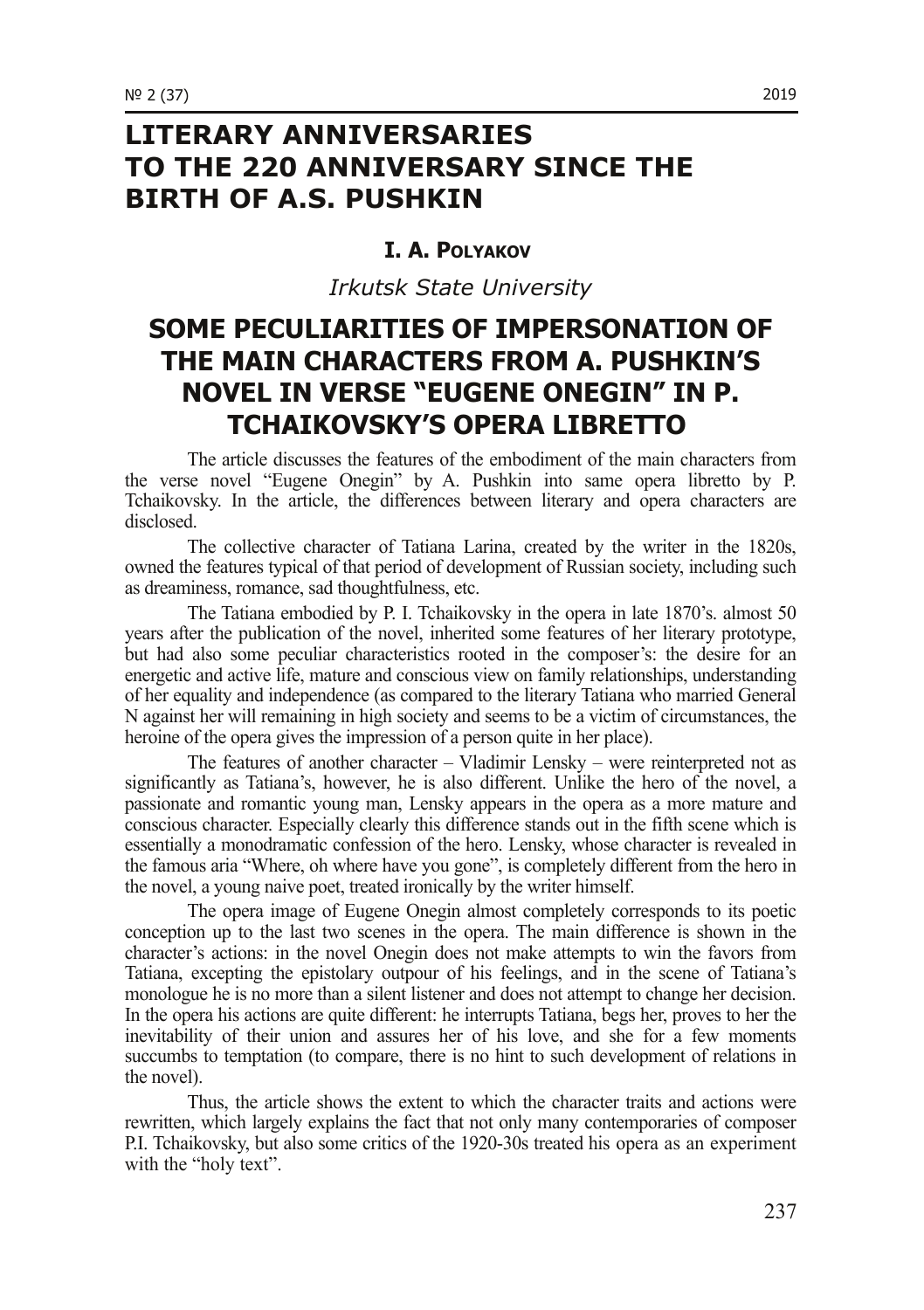# **TO THE 210 ANNIVERSARY SINCE THE BIRTH OF N.V. OF GOGOL**

#### **V.D. DENISOV**

*Russian State Hydrometeorological University*

## **«THE HISTORY OF IVANS» IN GOGOL'S EARLY WRITINGS**

Appealing to the past to understand the present, the use of a "lessons of history" led Gogol to create an image of the typical "average hero of his time and people", an Joannes (from Hebrew 'God's grace'). He appeared in the idyll "Ganz Kuchelgarten" (1829) – the story of the young hero dreamer Ivan (Ger. Johann, tradition. Hans), who left to wander through Europe to learn history, to see the great Art. "Maturing" during a dream trip, Ganz-Ivan realized the dependence of the present on the past as a result of history. And returning home in the final of the idyll meant a move from the "Ganz history" – a typical European Lone Ranger – to "the family history of Ivan" as part of the poetic history of the people. The image of the modern "average" hero also changed.

It is he who is depicted in the chapters of the Little Russian story "The Terrible Boar" (1831), whose plot echoed the story by V. Irving "The Legend of Sleepy Hollow" (in Russian translation – "The Headless Dead", 1826), where the new teacher competed with the goof for beautiful Catherin. The convergence was confirmed by the outward similarity of the American teacher with the Ukrainian "teacher" – the former seminarian Ivan, and the situation of rivalry over the "beauty". The modern heroes of Gogol did not turn back to the past, to the heroic time of the Cossacks, and therefore their actions were associated with untruth, self-interest, envy, petty sinful intentions ...

The typical heroes Ivans will be discussed in the 2nd part of "Evenings on a Farm Near Dikanka" (1832). In the story "Terrible Revenge," the blind singer, describing the life of the Cossacks of Ivan and Peter, refers it to the reign of the Polish king Stefan Batory, and describing the Cossack brotherhood, explicitly mentions theft and raids. Cossacks are called "knights" – Catholic warriors, and this motivates Peter's revenge for "a honor from the king", for which Peter pushed the named brother into the abyss with his infant son, and Ivan's response revenge to Peter, who asked God to continue the life of the criminal with terrible atrocities. But herewith the Cossacks remain heroes (the different plans), and the events of their life receive historical and gospel correlation.

In the next story "Ivan Fedorovich Shponka and his aunt", modern reality is devoid of contradictions as well as events and heroics. This confirms the image of "Ivan, not remembering kinship", who did not know his father, who spent 17 years at a desk, and then served 37 years in a non-military regiment. Meekness and goodness deprive Shponka's life (shponka – in Ukrainian 'cufflink) of generally significant events. But at the same time, he does not do anything "evil", there are also "high" moments in his life. His dreams, characteristic of the heroes of the romantic plan, speak about the ambiguities.

The famous "Tale of how Ivan Ivanovich fell out with Ivan Nikiforovich" (1834) is the end of "Ivan's line" in the work of N. V. Gogol; it will be further discussed in the continuation of our article.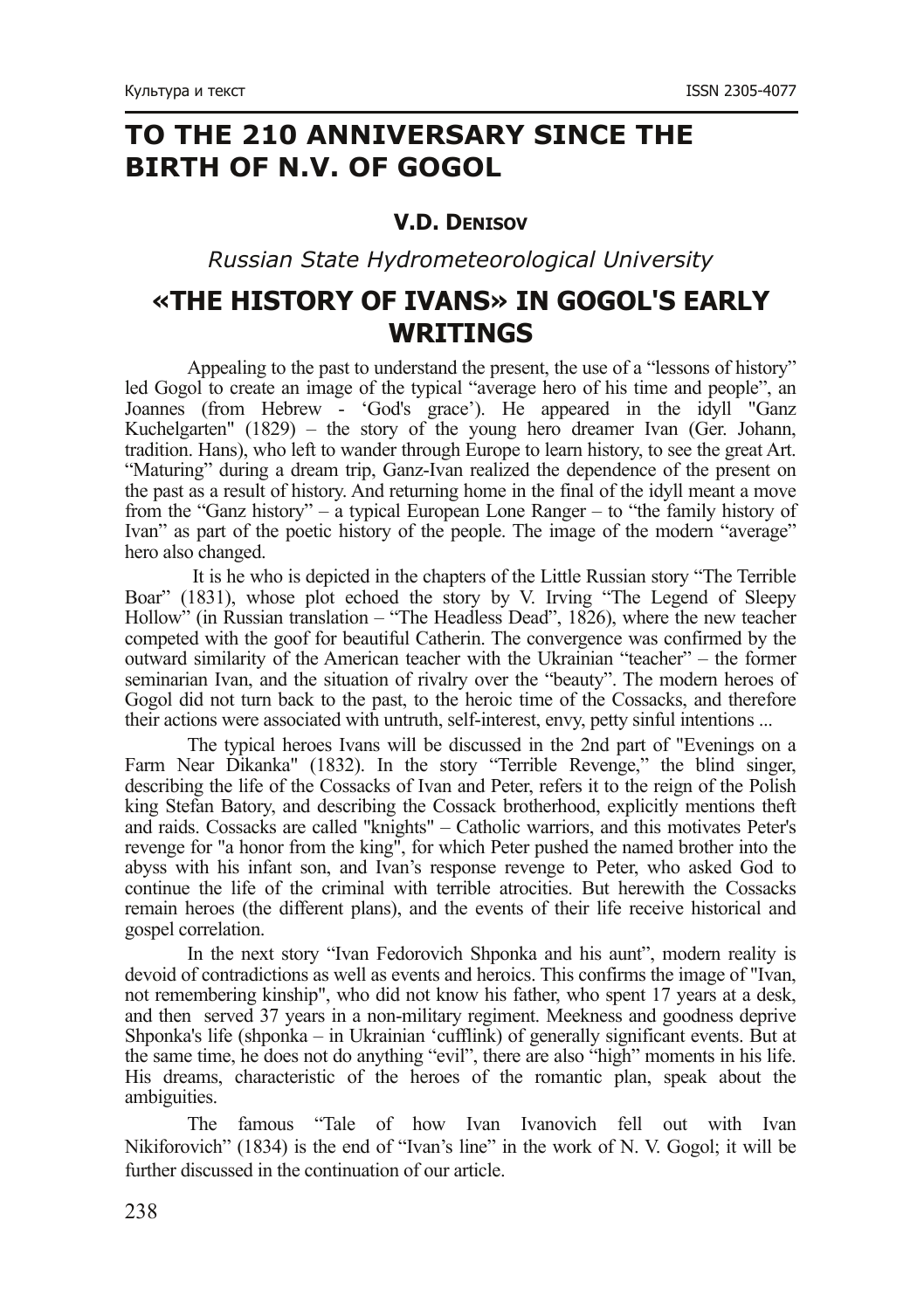## **LINGUISTICS**

#### **YA. A. DUDAREVA**

*Kemerovo State University*

## **KUZBASS AND KEMEROVO OBLAST AS TOPONYMIC SYNONYMS**

This work was supported by grant  $\mathbb{N}$  18-412-420003 p a «Kuzbass: Complex Cognitive-discursive Study of the Regional Image» from the Russian Foundation for Basic Research and the government of Kemerovo oblast, Russian Federation.

The proposal to legally fix the names of Kuzbass and Kemerovo oblast as equivalents determines the relevance of considering this issue from a linguistic point of view. Since the names Kuzbass and Kemerovo Oblast are toponyms, the conducted research is included into the range of scientific works on onomastic synonymy.

The lexicographic analysis of these names indicates the synonymy of the toponyms Kuzbass and Kemerovo oblast, since the nominations reflect a person's direct interaction with the studied object – coal field – and the spatial adjacency of the Kuznetsk basin and Kemerovo oblast. The lexicographic data show that the toponyms Kuzbass and Kemerovo oblast form a twoterm synonymic chain, i.e. a synonymous pair, whose elements perform the function of substitution and do not have any synonymous relations with other nominations.

The analysis of the contexts usage of Kuzbass and Kemerovo oblast toponyms also allows drawing a conclusion about their parallel functioning

An experiment was conducted in the form of a close test in order to determine functioning features of Kuzbass and Kemerovo oblast toponyms in ordinary citizens' minds. 100 Kemerovo citizens participated in the test. A free associative experiment was also conducted where two groups of students from Kemerovo State University (50 students) participated. The results of experiments say that from a linguistic point of view Kuzbass and Kemerovo oblast toponyms are a synonymous pair, each element of which is highly relevant in ordinary citizens' minds. The given names are not included into other synonymous series and, being stylistically neutral, they are able to substitute each other in the same contexts.

From the point of view of the usage relevance the toponym, Kuzbass is used more often, has a wider scope of functioning. The results of the associative experiment and syntagmatic analysis show that due to its phonetic shorness it is preferably used in the Kemerovo anthem and easily remembered advertising slogans. In addition, the lexical unit Kuzbass can function as the name for various organizations that creates a richer, more saturated and diverse associative background for this place name.

Thus, the conducted research allows making a conclusion that Kuzbass and Kemerovo oblast toponyms are parallel (equivalent), and the recognition of the analyzed toponyms as legally equivalent will make it possible from a linguistic point of view to qualify them as alternative names, i.e. allonyms.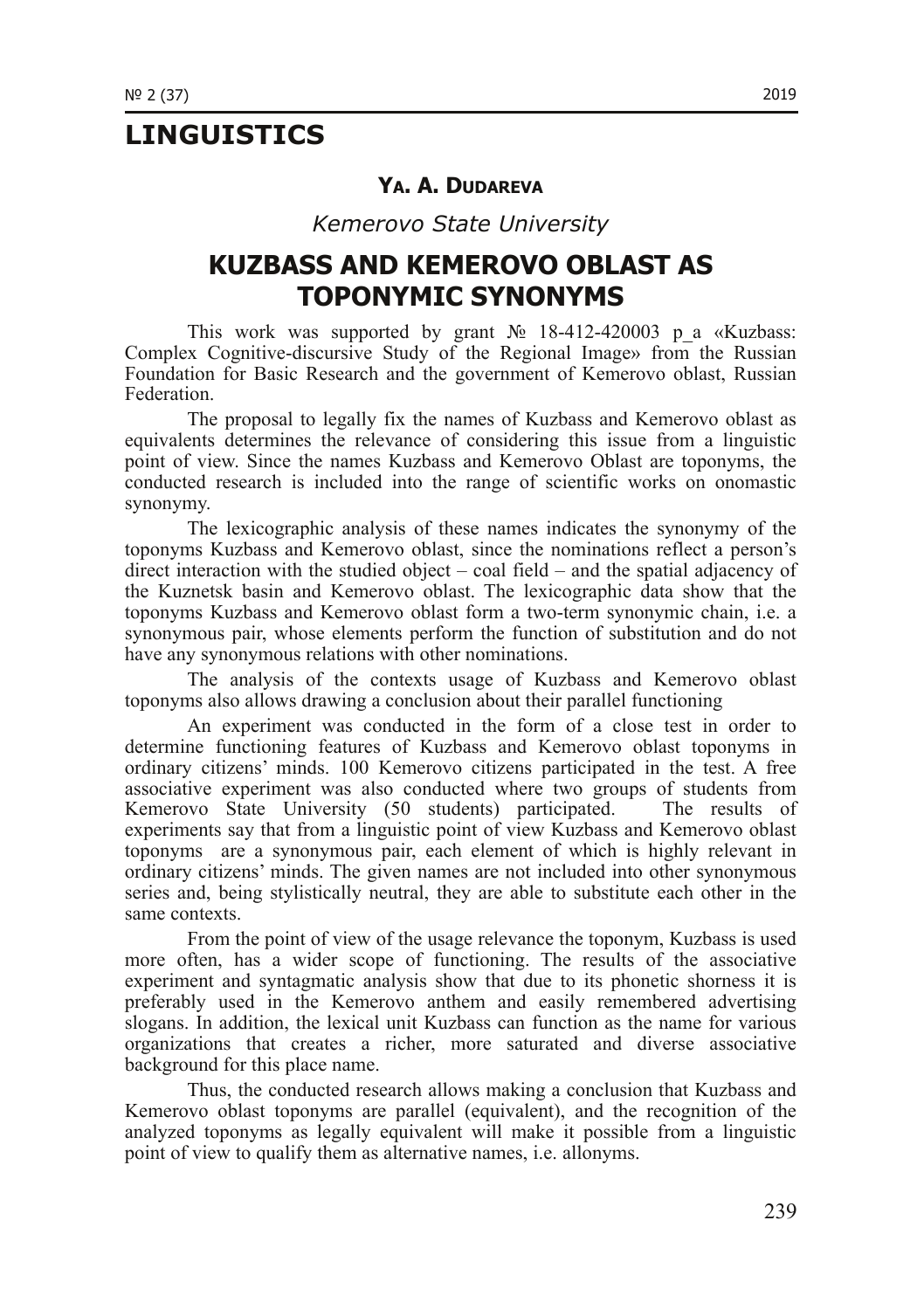#### **N.I. TYUKAEVA**

*Altai State Pedagogical University*

# **MODELING SPEECH GENRE: FORMAL AND FUNCTIONAL ASPECT (ON THE BASIS OF NATURAL WRITTEN RUSSIAN TEXTS)**

In the design of the statement objectified in the text, during the description in the form of a structure, a typical speech genre (SG) model is found. This case says for the fact that there is a typical structure of any genre, including natural speech.

The genre studies carried out in recent decades show that modeling of SG in various aspects (communicative, cognitive, sociolinguistic, discursive) followed the path of the survey, which resulted in various kinds of essay-passports of genres. which are the fact of observation and intuitive highlighting of meaningful speech material. A view from the "language-centric" position, on the part of linguistic components (features) and their significance raises the level of special linguistic features of SG, i.e. the genre is interpreted as a set of rules for use, structuring, disposition, objectification, implementation of language units and language features. The methodological principle of SG modeling is the presumption about the type of correlation of factors from the point of view of the genesis of SG, which can be interpreted as an opposition of external and internal genre features

The result of the search for a universal methodology for modeling a genre is a systemstructural model that allows it (genre) to be reconstructed. One of the solutions to this problem is to determine the scheme of the SG analysis: determination of the analysis parameters (analyzed characteristics of the genre), SG units; the selection of "substantial", "intra-genre" components of the utterance.

The importance of the genre facients is proposed to be carried out by the method of opposition analysis in order to determine the "substantial" and "intragenre" components of speech in order to detect non-generic and typical (genre) moments of utterance.

We proceed from the following position: the field structure of the SG includes in its nuclear zone the dominant (intra-genre) features, which constitutes the nucleous of the described genre, i.e. its invariant. Substantial (deterministic) features constitute the peripheral zone of the SG (it performs certain functions, for example, in structuring variations of a genre).

Non-generic factors include speech characteristics that are not involved in the typical organization of the SG. The essential features of the SG include special features of the utterance, which represent the substance of the form and content of the genre, i.e. being extralinguistic features, they determine the language ones.

As a result, the proposed SG modeling method, based on the presentation of the system determination of "external" semiotics, internal speech form, will allow not only to describe the set of genre constructs used, but also to reconstruct the SG structure based on textual substance analysis.